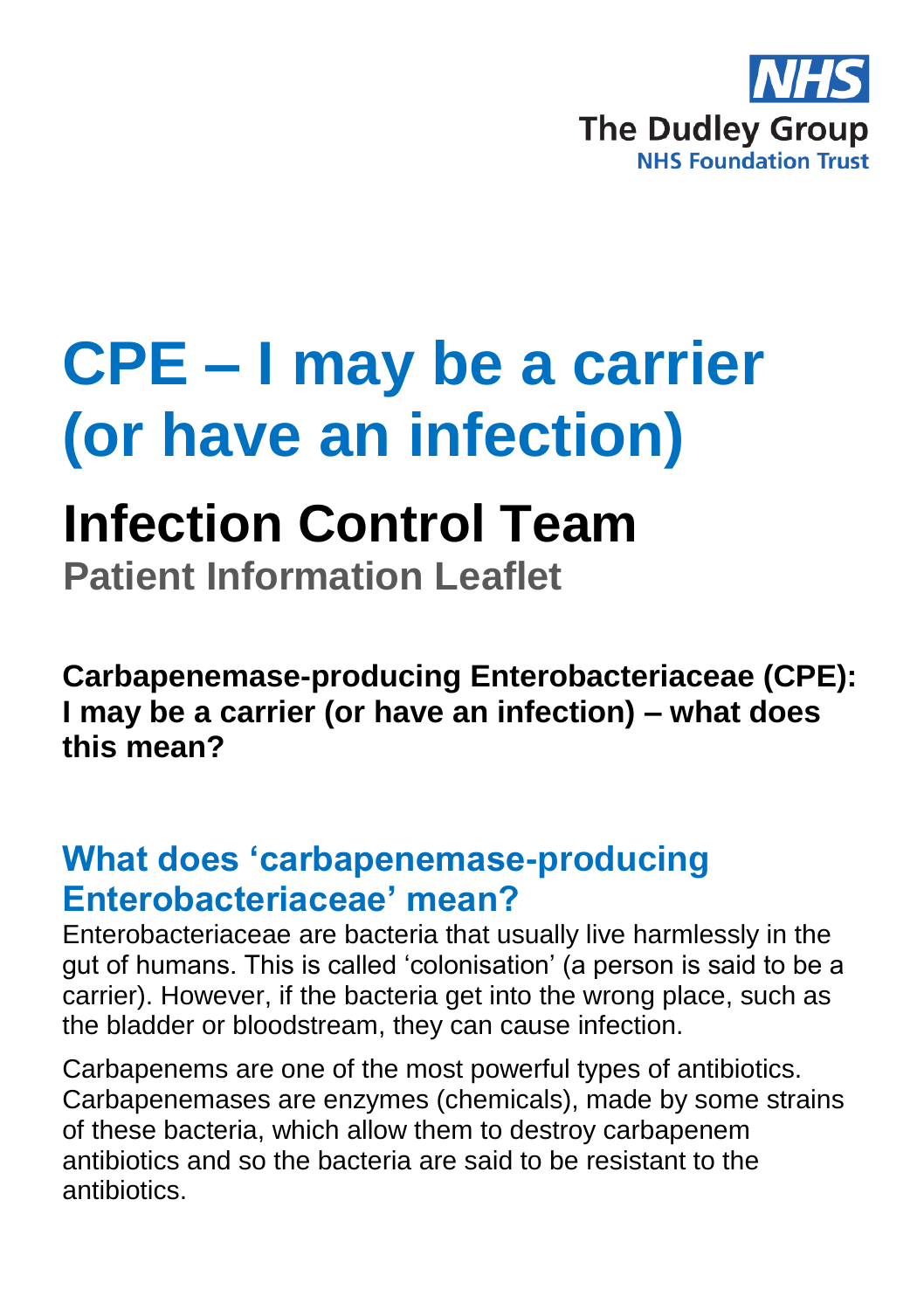## **Why does carbapenem resistance matter?**

Carbapenem antibiotics can only be given in hospital directly into the bloodstream. Until now, doctors have relied on them to successfully treat certain 'difficult' infections when other antibiotics have failed to do so. Therefore, in a hospital, where there are many vulnerable patients, spread of these resistant bacteria can cause problems.

#### **Does carriage of carbapenemase-producing Enterobacteriaceae need to be treated?**

If a person is a carrier of carbapenemase-producing Enterobacteriaceae (sometimes called CPE), they do not need to be treated. As mentioned, these bacteria can live harmlessly in the gut. However, if the bacteria have caused an infection, antibiotics will be required.

#### **How will I know if I am at risk of being a carrier or having an infection?**

Your doctor or nurse may suspect that you are a carrier if you have been in a hospital abroad, or in a UK hospital that has had patients carrying these bacteria, or if you have been in contact with a carrier elsewhere. If any of these reasons apply to you, screening will be arranged for you. You will be accommodated in a single room with your own toilet facilities, at least until the results are known.

#### **How will I be screened for carbapenemaseproducing Enterobacteriaceae?**

Screening usually consists of taking a rectal swab by inserting it just inside your rectum (bottom). Alternatively, you may be asked to provide a sample of faeces.

The swab/sample will be sent to the laboratory and you will normally be informed of the result within two to three days. If the result is negative, the doctors or nurses may wish to check that a further two samples are negative before you can be accommodated on the main ward. These measures will not hinder your care in any way. If all results are negative, no further actions are required.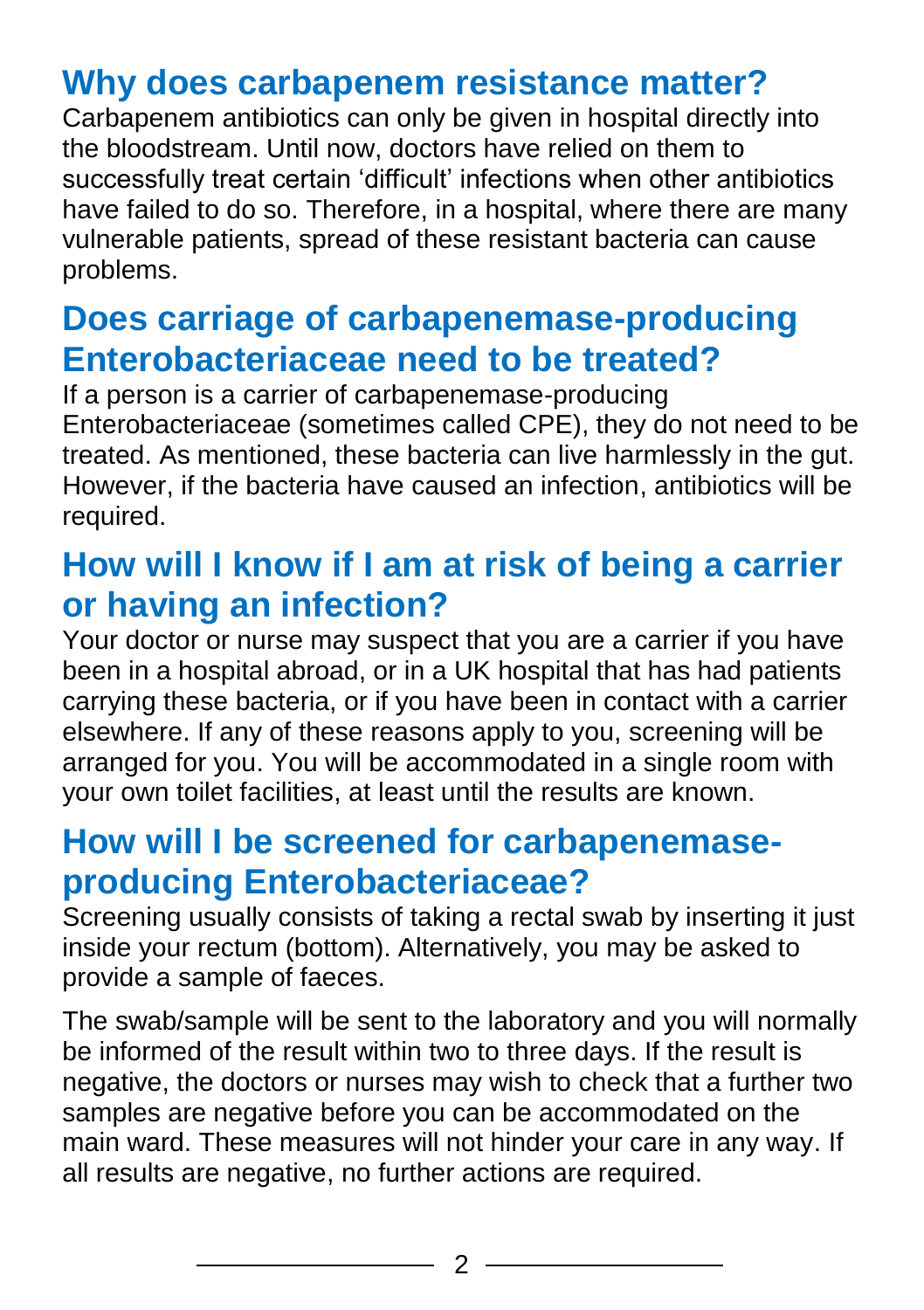## **Advice for patients who have a positive result**

#### **What happens if the result is positive?**

If the result is positive, do ask your doctor or nurse to explain this to you in more detail. You will continue to be accommodated in a single room whilst in hospital. If you have an infection, you will need to have antibiotics. However, if there are no signs of infection and you are simply 'carrying' the bacteria, no treatment is required.

#### **How can the spread of carbapenemase-producing Enterobacteriaceae be prevented?**

Accommodating you in a single room, if the result is positive, helps to prevent spread of the bacteria. Healthcare workers should wash their hands regularly. They will use gloves and aprons when caring for you.

The most important measure for you to take is to wash your hands well with soap and water, especially after going to the toilet. You should avoid touching medical devices (if you have any) such as your urinary catheter tube and your intravenous (into a vein) drip, particularly at the point where it is inserted into the body or skin. Visitors will be asked to wash their hands on entering and leaving the room and may be asked to wear an apron.

#### **What about when I go home?**

Whilst there is a chance that you may still be a carrier when you go home, quite often this will go away with time. No special measures or treatment are required; any infection will have been treated before you leave hospital. You should carry on as normal, maintaining good hand hygiene. If you have any concerns, you may wish to contact your GP for advice.

Before you leave hospital, ask the doctor or nurse to give you a letter or card advising that you have had an infection or been colonised with carbapenemase-producing Enterobacteriaceae. This will be useful for the future and it is important that you make healthcare staff aware of it. If you, or a member of your household, are admitted to hospital, you should let the hospital staff know that you are, or have been, a carrier of CPE and show them the letter/card.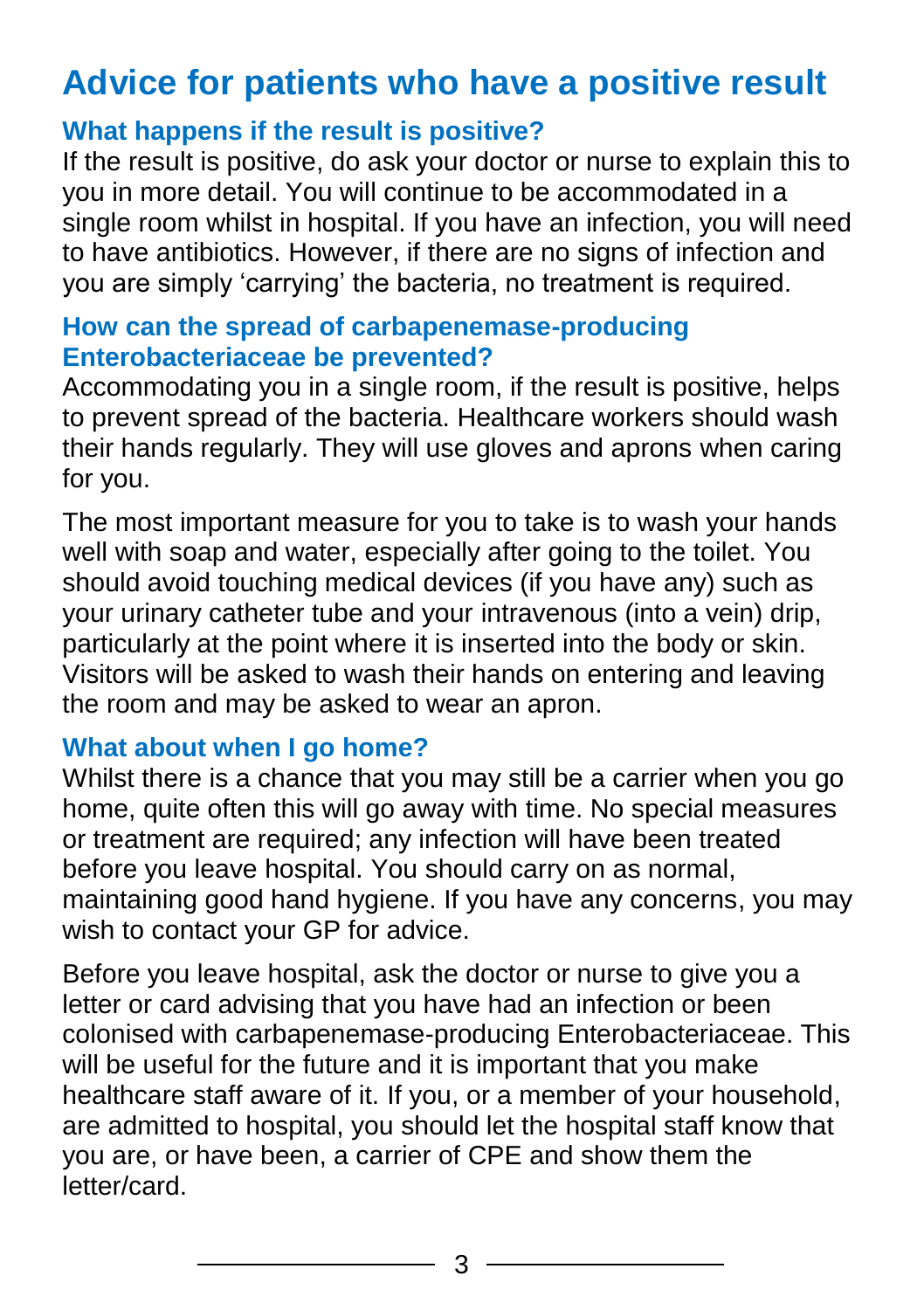### **Where can I find more information?**

If you would like any more information, please speak to a member of your care staff, who may also contact the Infection Prevention and Control Team for you.

#### **Reference**

Public Health England (2013). *Acute trust toolkit for the early detection, management and control of carbapenemase-producing Enterobacteriaceae*. London: PHE publications.

If you have any questions, or if there is anything you do not understand about this leaflet, please contact:

Infection Control Team on 01384 244174 (9am to 5pm, Monday to Friday)

Russells Hall Hospital switchboard number: 01384 456111

**This leaflet can be downloaded or printed from:** http://dgft.nhs.uk/patients-and-visitors/patient-information-leaflets/ If you have any feedback on this patient information leaflet,

please email dgft.patient.information@nhs.net